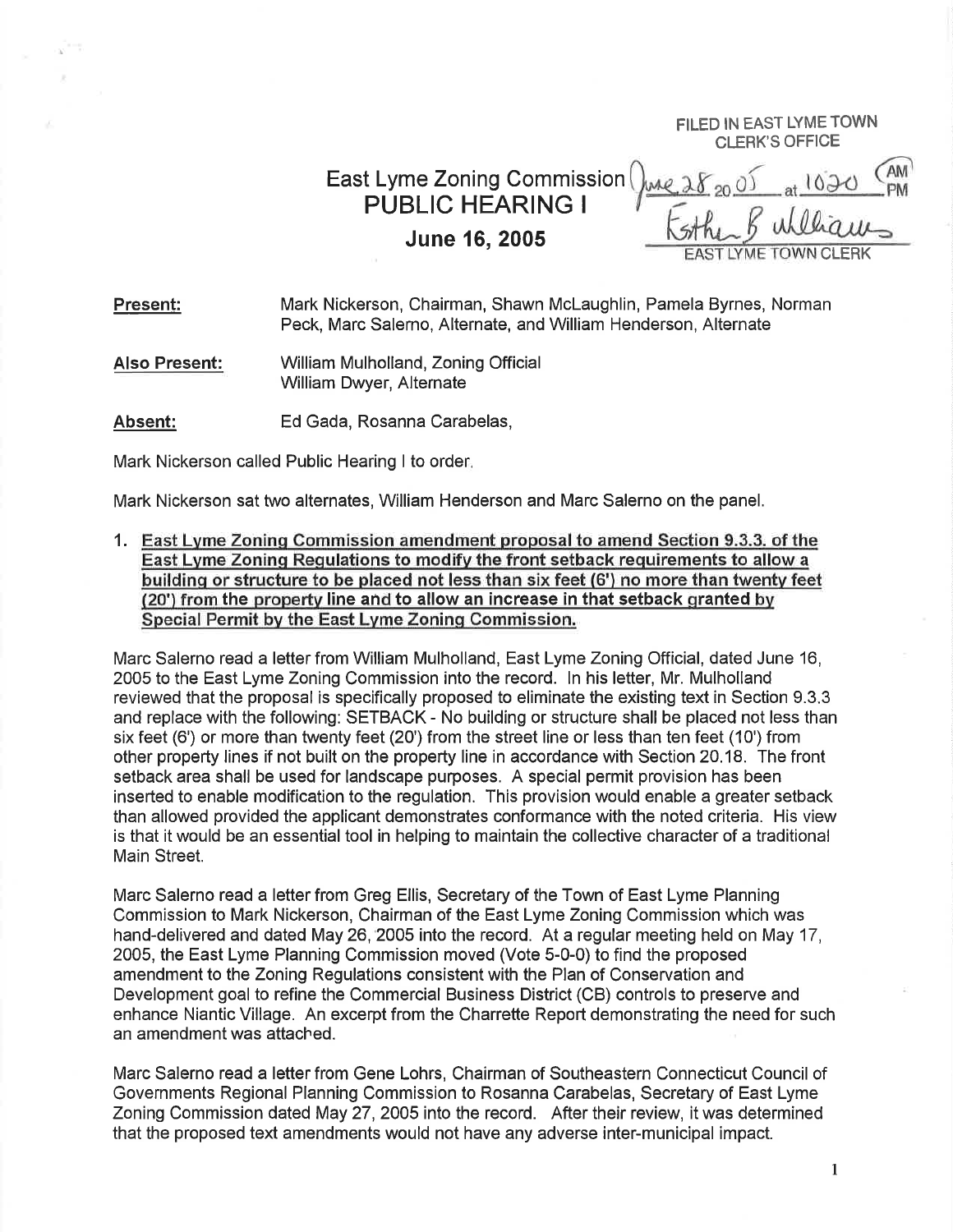Marc Salerno read into the record a letter received via email to Rosanna Carabelas, Secretary and Bill Mulholland from Marcy Balint, Senior Coastal Planner, CT DEP dated May 17,2005. OLISP had reviewed the proposed amendments and find them consistent with the goals and policies of the CCMA.

Mark Nickerson noted that a notice was published in The Day on June 2, 2OOS and on June 13, 2005.

Mark Nickerson reminded the Commission that although Main Street first proposed this amendment, the Zoning Commission has submitted it.

David Zoller,3 Spinnaker Drive, Niantic Main Street Design Committee Co-Chair read a letter he distributed to the Commission which was addressed to Mark Nickerson, Chairman from himself, dated June 16, 2005. Mr. Nickerson marked this letter Exhibit 1. He thanked the Commission for adopting the initiative to consider changing the setbacks in the CB Commercial District proposed by Niantic Main Street at their May 5 meeting. He stated that enacting the change would contribute to development appropriate in scale for a traditional pedestrian-friendly downtown. ln the recent market niche study conducted by planning consultant John Shapiro for Niantic Main Street, he strongly recommended village district guidelines with buildings close to the sidewalk and parking behind. The proposed amendment to the CB Commercial District setback protects Niantic's character and restores the historic quality of a traditional downtown as redevelopment projects occur.

Colleen Gresh, 47 Grouse Circle, Executive Director of Niantic Main Street wanted to highlight two paragraphs in the Yale Charrette Report. She read them into the record. The Charrette report stated in these paragraphs that the existing urban fabric of Niantic is a fairly healthy one and traditionally buildings have been located close to the street and close to each other. As a result, they collectively form a sort of wall to the street one that then helps to create a sense of place. This sense of place helps distinguishes Main Street with a small town feel. The current zoning regulations prohibits the street-hugging building that makes Main Street so appealing. lnstead, the current regulations mandate that a high number of on-site parking spaces be provided which forces new development to sacrifice most of their lots to parking which forces the building in the rear. ln the John Shapiro report, he specifically focuses on buildings being closer to the street with parking in the back.

Mark Nickerson marked pages from the draft from the John Shapiro report Exhibit 2. Page <sup>37</sup> from Charrette report was already included in the file.

Mr. Mulholland stated that this proposed amendment would recreate the village feel of downtown.

Colleen Gresh reinforced that under the current regulations, buildings cannot be right up to the sidewalk, which is a traditional downtown development.

Mr. Peck questioned what was meant in the sentence (i.) in the proposed amendment. He asked if that means buildings that block another business from being seen.

Colleen Gresh said that Mr. Mulholland helped with this language.

Mr. Mulholland said this can be worked on and that it is standard CAM language. lt would be at the Commission's discretion because it is a special permit. lf a building is behind another building and the first building is higher it would block the view.

2